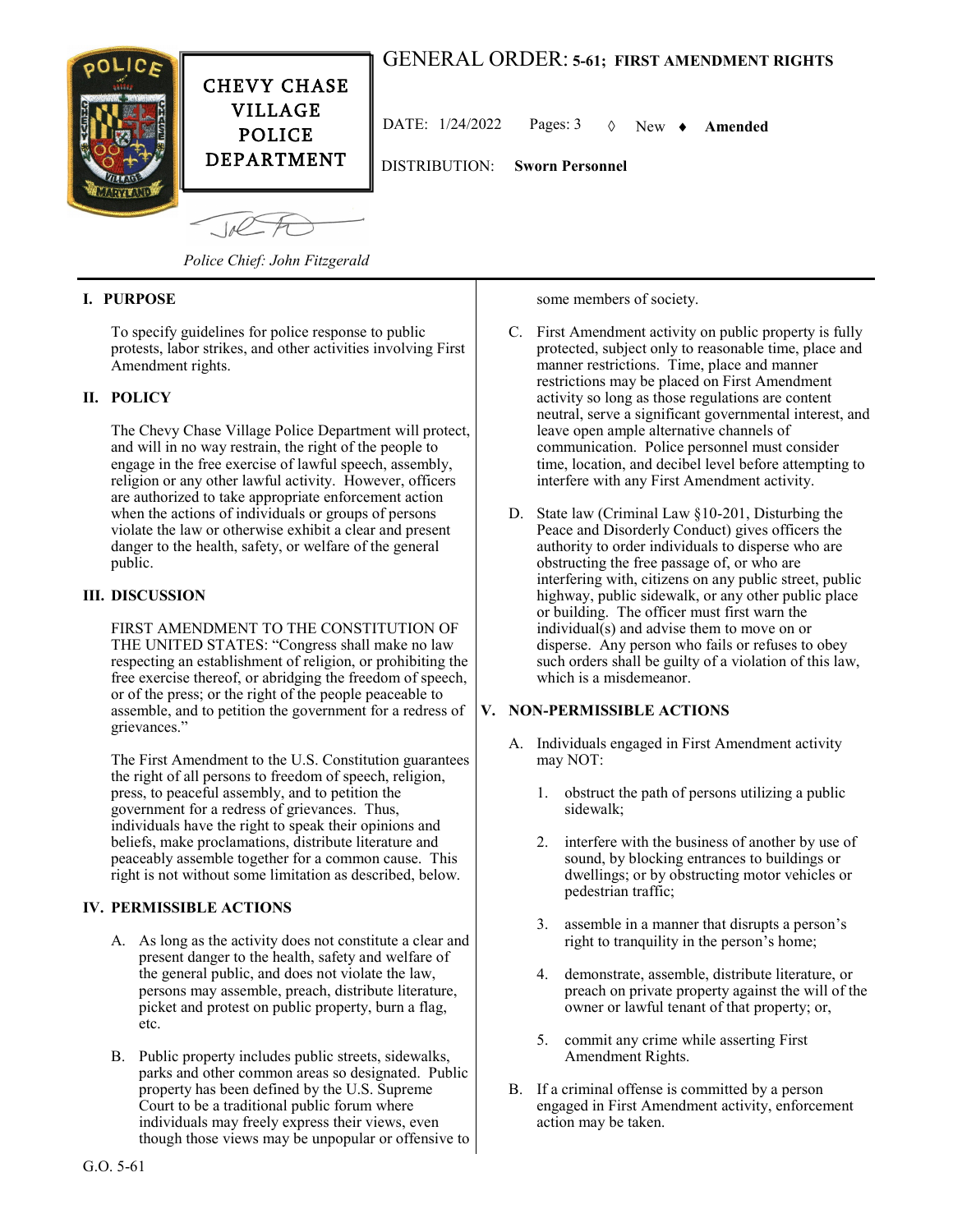#### **VI. RESPONSE TO VIOLATIONS INVOLVING PERSONS EXERCISING OR ASSERTING FIRST AMENDMENDMENT RIGHTS**

- A. When police officers are confronted with cases involving individuals engaged in First Amendment activity in a manner which the officer has reason to believe is a violation, but does not require immediate arrest, (e.g., imminent bodily injury, destruction of property, etc.), the responding officer will notify a supervisor who will respond to the scene.
- B. The supervisor and/or officer will approach the individuals and provide a warning of the suspected offense. If the individuals do not respond to the warning and do not comply with any applicable time, place or manner restriction, the responding officer and supervisor, upon probable cause, will take action necessary to protect the public safety, health and welfare or to prevent the commission of a crime.

### **VII. PICKET LINES & LEAFLETS/PAMPHLETS**

Many labor organizations engaged in strikes will utilize picket lines to demonstrate their cause and will distribute information in the form of leaflets or pamphlets. Picketers will adhere to the following guidelines:

- A. Picket lines are permitted on public sidewalks when they do not obstruct pedestrian traffic. Picketers are not permitted on roadways, cannot obstruct traffic in any manner, and cannot be located on private property without the permission of the owner.
- B. There is no maximum number of participants established for pickets, providing their conduct conforms to these guidelines.
- C. Picketers are not permitted to block a door, passageway, driveway, crosswalk or any other entry or exit to a house, plant, or place of business. Pedestrian, vehicular or commercial vehicle traffic will not be impeded.
- D. Picketers are permitted to distribute informational leaflets and/or pamphlets.
- E. Employees, suppliers, or customers of the target of the picket have the right to freely pass.
- F. Intimidation of employees, suppliers, or customers is not permitted. Union officials or picketers have a right to talk to persons going in and out of a picketed area, provided they are orderly.

#### **VIII.VIDEO RECORDING & PHOTOGRAPHING POLICE OFFICERS;** *FIRST AMENDMENT 'AUDITORS'*

Police officers and police departments continue to face embarrassment and lawsuits when officers illegally interfere with persons who photograph or video record police officers in the performance of their duties *or when they record government facilities, vehicles or anything else from a public area.* Officers shall adhere to the following policies:

- A. *Generally,* individuals have a First Amendment right to record *from a place where the public is permitted to be. This applies to both interior and exterior places so long as the place from where they are recording is open to the public.*
- B. Individuals have a right to record police officers in the public discharge of their duties. The right to record is not limited to streets and sidewalks—it includes areas where individuals have a legal right to be present, including an individual's home or business, or other public or private property where the person has a right to be present.
- C. Members of the press and members of the general public enjoy the same rights in any area accessible to the general public. No individual is required to have or to display 'press credentials' in order to exercise his/her right to observe, photograph, or record police activity taking place in an area accessible to, or within view of, the general public.
- *D. Officers are prohibited from demanding identification from the individual recording, from ordering the person to leave the premises, or from interfering in any way with the individual merely because the person is recording.*
- E. Officers must not search or seize a camera or recording device without a warrant except under very limited circumstances as described herein.
- F. Officers are prohibited from threatening, intimidating or otherwise discouraging any individual from recording police activities.
- G. Officers must not intentionally block or obstruct cameras or recording devices in any manner.
- H. Officers are prohibited from deleting recordings or photographs, and from damaging or destroying recording devices/cameras under any circumstances.
- I. A person may record public police activity unless the person engages in actions that jeopardize the safety of the officer, the suspect, or others in the vicinity, violate the law, obstruct the official duties of the officer, or incite others to violate the law. *NOTE:* An individual's recording of police activity from a safe distance without any attendant action intended to obstruct the activity or threaten the safety of others **does not** amount to interference.